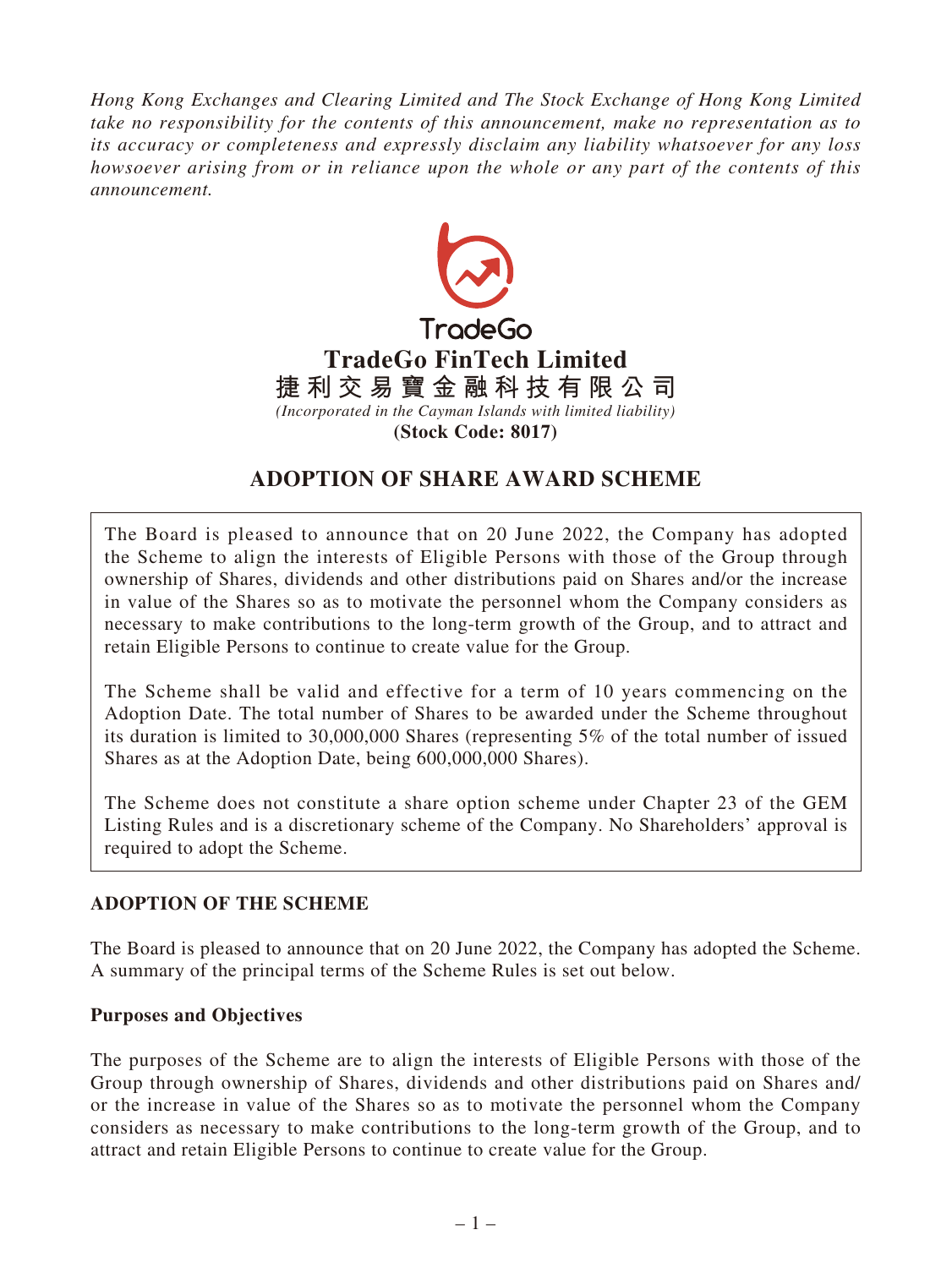## **Duration**

Subject to any early termination as may be determined by the Board, the Scheme shall be valid and effective for a term of 10 years commencing on the Adoption Date.

#### **Administration**

The Scheme is subject to the administration of the Board in accordance with the Scheme Rules and the terms of the Trust Deed.

## **Operation of the Scheme**

The Board may, from time to time, select any Eligible Person to be a Selected Participant and grant an Award to such Selected Participant during the Award Period in accordance with the Scheme Rules, provided that the number of Employees selected to be a Selected Participant in accordance with the Scheme Rules shall not exceed 15% of the total number Employees as at the date of such selection.

After the grant of Awards, the Company shall transfer to the Trust the necessary funds and instruct the Trustee to acquire Shares through on-market transactions at the prevailing market price. The Trustee must hold the Award Shares until they are vested in accordance with the Scheme Rules. No new Shares shall be issued and allotted by the Company to satisfy any grant of Awards made under the Scheme.

#### **Vesting and Lapse**

The Board or its delegate(s) may from time to time while the Scheme is in force and subject to all applicable laws, determine the vesting criteria and conditions or periods for the Award to be vested as it deems appropriate in its absolute discretion and shall inform the Trustee and such Selected Participant the relevant vesting conditions of the Award and the Award Shares pursuant to the Scheme.

Subject to the Scheme Rules and the fulfilment of all vesting conditions (if any) by such Selected Participant as specified in the Scheme and the relevant award letter, the respective Award Shares shall vest in such Selected Participant in accordance with the vesting schedule as set out in the award letter. For the purpose of vesting of the Award, the Board or its delegate(s) may either, at its absolute discretion (a) instruct the Trustee to transfer the relevant Award Shares to the Selected Participant; or (b) instruct the Trustee to sell the relevant Award Shares through on-market transactions at the prevailing market price and pay the Selected Participant the proceeds in cash arising from such sale.

If a Selected Participant ceases to be an Eligible Person by reason of retirement of the Selected Participant, any outstanding Award Shares and related income not yet vested shall continue to vest in accordance with the vesting schedule set out in the award letter, unless the Board or its delegate(s) determines otherwise at its absolute discretion. If a Selected Participant ceases to be an Eligible Person by reason of (i) death of the Selected Participant; (ii) termination of the Selected Participant's employment or contractual engagement with the Group or an Affiliate by reason of his/her permanent physical or mental disablement; or (iii) termination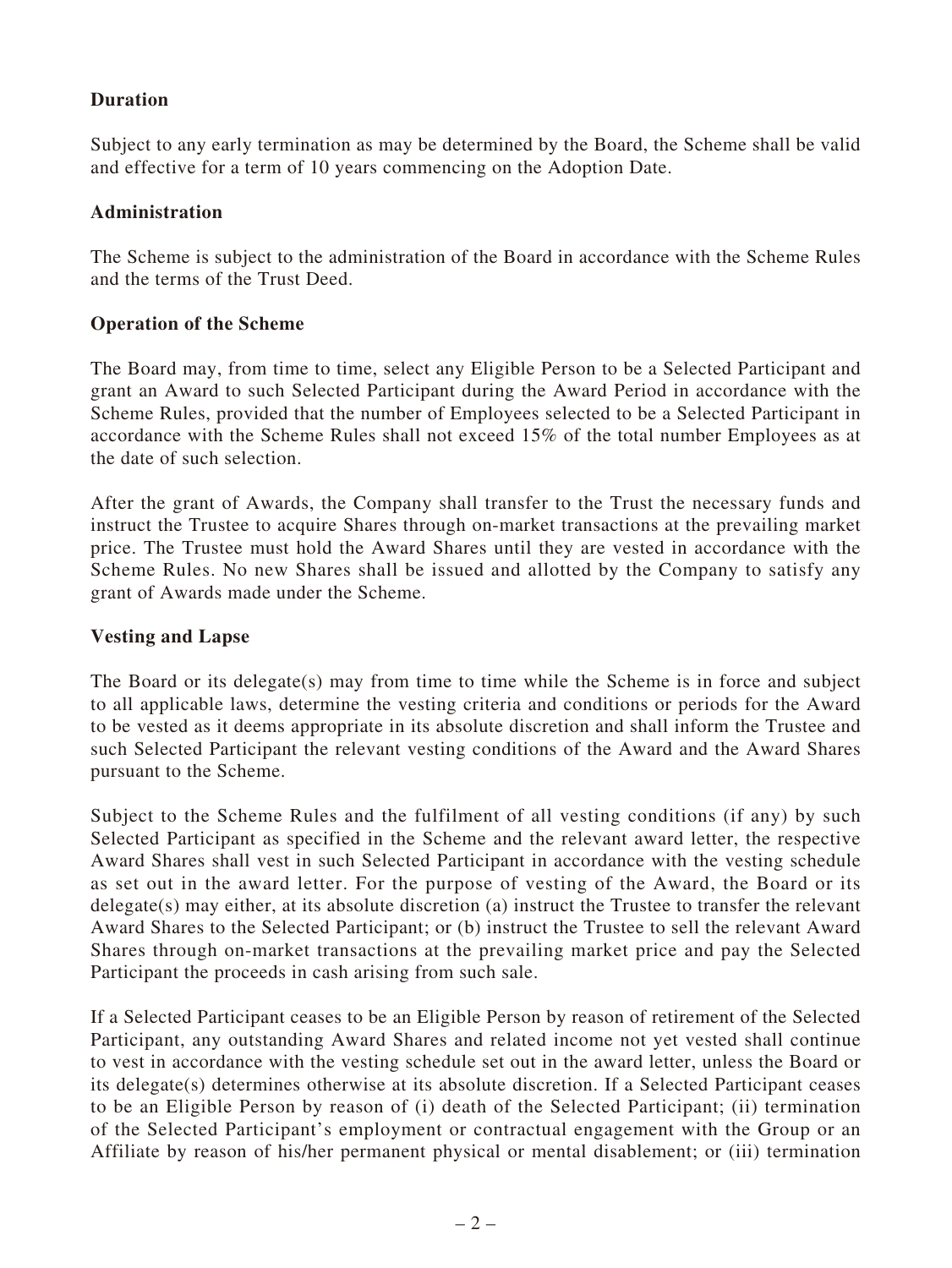of the Selected Participant's employment or contractual engagement with the Group by reason of redundancy, any outstanding Award Shares and related income not yet vested shall be immediately forfeited, unless the Board or its delegate(s) determines otherwise at its absolute discretion. If a Selected Participant, being an employee whose employment is terminated by the Group or an Affiliate by reason of the employer terminating the contract of employment without notice or payment in lieu of notice, or the Selected Participant having been convicted of any criminal offence involving his or her integrity or honesty, any outstanding Award Shares and related income not yet vested shall be immediately forfeited, unless the Board or its delegate(s) determines otherwise at its absolute discretion. If a Selected Participant is declared bankrupt or becomes insolvent or makes any arrangements or composition with his/ her creditors generally, any outstanding Award Shares and related income not yet vested shall be immediately forfeited, unless the Board or its delegate(s) determines otherwise at their absolute discretion.

If a Selected Participant ceases to be an Eligible Person for reasons other than those set out above, any outstanding Award Shares and related income not yet vested shall be immediately forfeited, unless the Board or its delegate(s) determines otherwise at their absolute discretion.

### **Scheme Limit**

The Board will not make any further grant of Award which will result in the aggregate number of Shares underlying all grants made pursuant to the Scheme (excluding Award Shares that have been forfeited in accordance with the Scheme) to exceed 30,000,000 Shares (representing 5% of the total number of issued Shares as at the Adoption Date, being 600,000,000 Shares). The total amount of funds to be used by the Company to purchase of Shares pursuant to the Scheme will not exceed HK\$20,000,000.

Any Awards that are not vested and/or are forfeited in accordance with the Scheme Rules shall be applied towards further Awards in accordance with the Scheme Rules.

Save as prescribed under the Scheme Rules or as otherwise restricted by the GEM Listing Rules, there shall be no limit on the total number of non-vested Award Shares that may be granted to a Selected Participant.

## **Restrictions**

No Award shall be made to Selected Participants and no directions or recommendation shall be given to the Trustee with respect to a grant of an Award under the Scheme:

- (i) where any Director is in possession of unpublished inside information in relation to the Company or where dealings by directors of the Company are prohibited under any code or requirement of the GEM Listing Rules or any applicable laws, rules or regulations;
- (ii) during the period of 60 days immediately preceding the publication date of the annual results or, if shorter, the period from the end of the relevant financial year up to the publication date of the results; and
- (iii) during the period of 30 days immediately preceding the publication date of the quarterly results and half-year results or, if shorter, the period from the end of the relevant quarterly or half-year period up to the publication date of the results.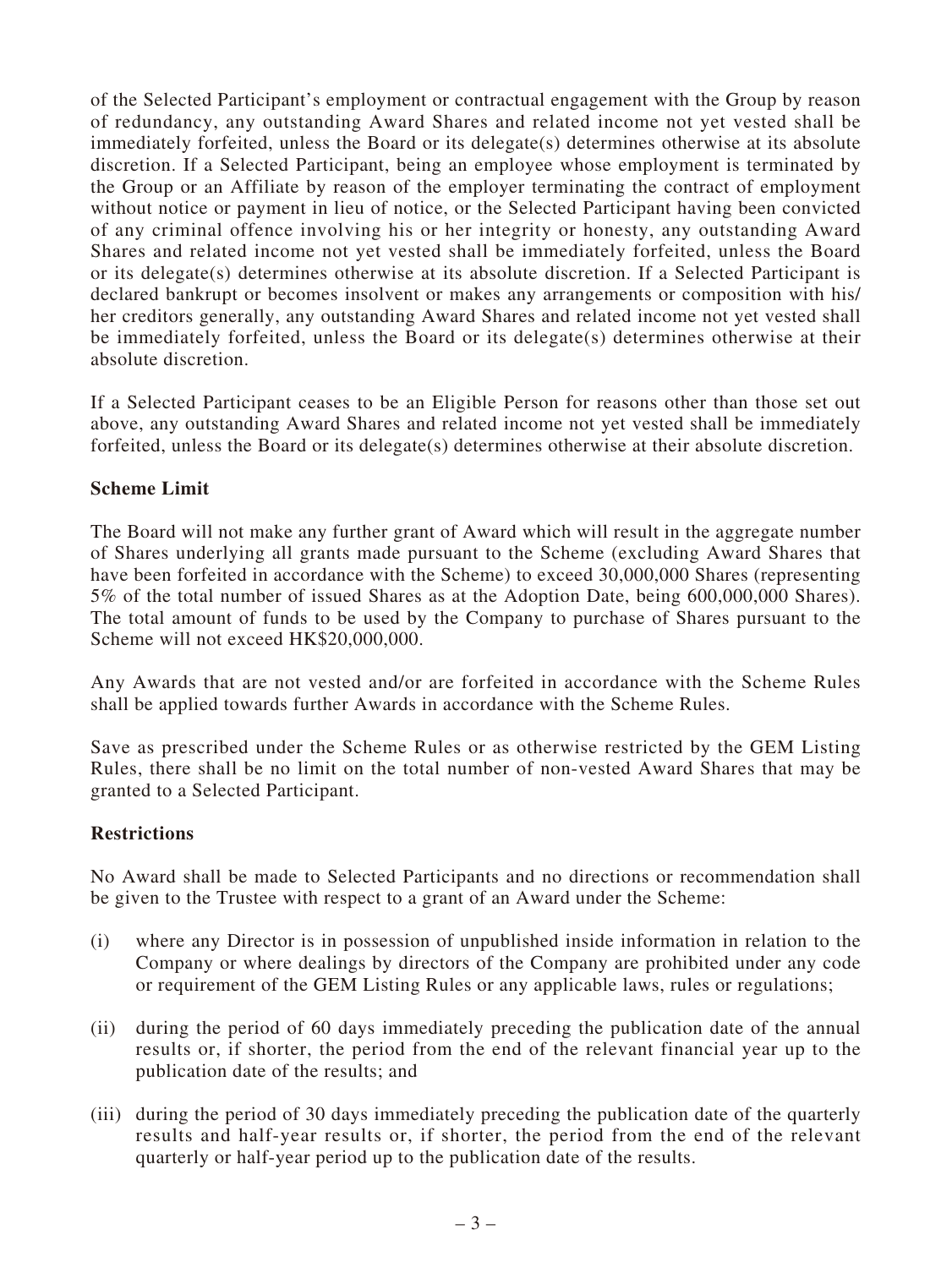## **Transferability and other rights to award Shares**

The Award Shares granted to a Selected Participant under the Scheme shall be personal to such Eligible Person and shall not be transferable till the shares are vested. Each of the Selected Participants shall not sell, transfer, pledge or create any encumbrance in respect of the unvested Award Shares. The Selected Participants are not entitled to any rights attached to the unvested Award Shares, including but not limited to any voting right and entitlement to dividends that have accrued prior to the vesting of such Award Shares.

#### **Alteration of the Scheme**

The terms of the Scheme may be altered, amended or waived in any respect by a resolution of the Board, provided that such alteration, amendment or waiver shall (i) not affect any subsisting rights of any Selected Participants; and (ii) not contravene any GEM Listing Rules or any applicable laws.

### **Termination**

The Scheme shall terminate on the earlier of (i) the end of the Award Period; or (ii) such date of early termination as determined by the Board.

## **LISTING RULES IMPLICATIONS**

The Scheme does not constitute a share option scheme under Chapter 23 of the GEM Listing Rules and is a discretionary scheme of the Company. No Shareholders' approval is required to adopt the Scheme.

#### **DEFINITIONS**

In this announcement, the following expressions shall have the meanings set out below unless the context requires otherwise:

| "Adoption Date" | 20 June 2022, being the date on which the Scheme was approved<br>and adopted by the Board;                                                                |
|-----------------|-----------------------------------------------------------------------------------------------------------------------------------------------------------|
| "Affiliate"     | a company that directly, indirectly through one or more<br>intermediaries, controls or is controlled by, or is under common<br>control with, the Company; |
| " $Award(s)$ "  | award(s) granted by the Board to a Selected Participant in<br>accordance with the terms of the Scheme Rules;                                              |
| "Award Period"  | the period of 10 years commencing on the Adoption Date;                                                                                                   |
| "Award Shares"  | the Shares granted to a Selected Participant in an Award;                                                                                                 |
| "Board"         | the board of Directors;                                                                                                                                   |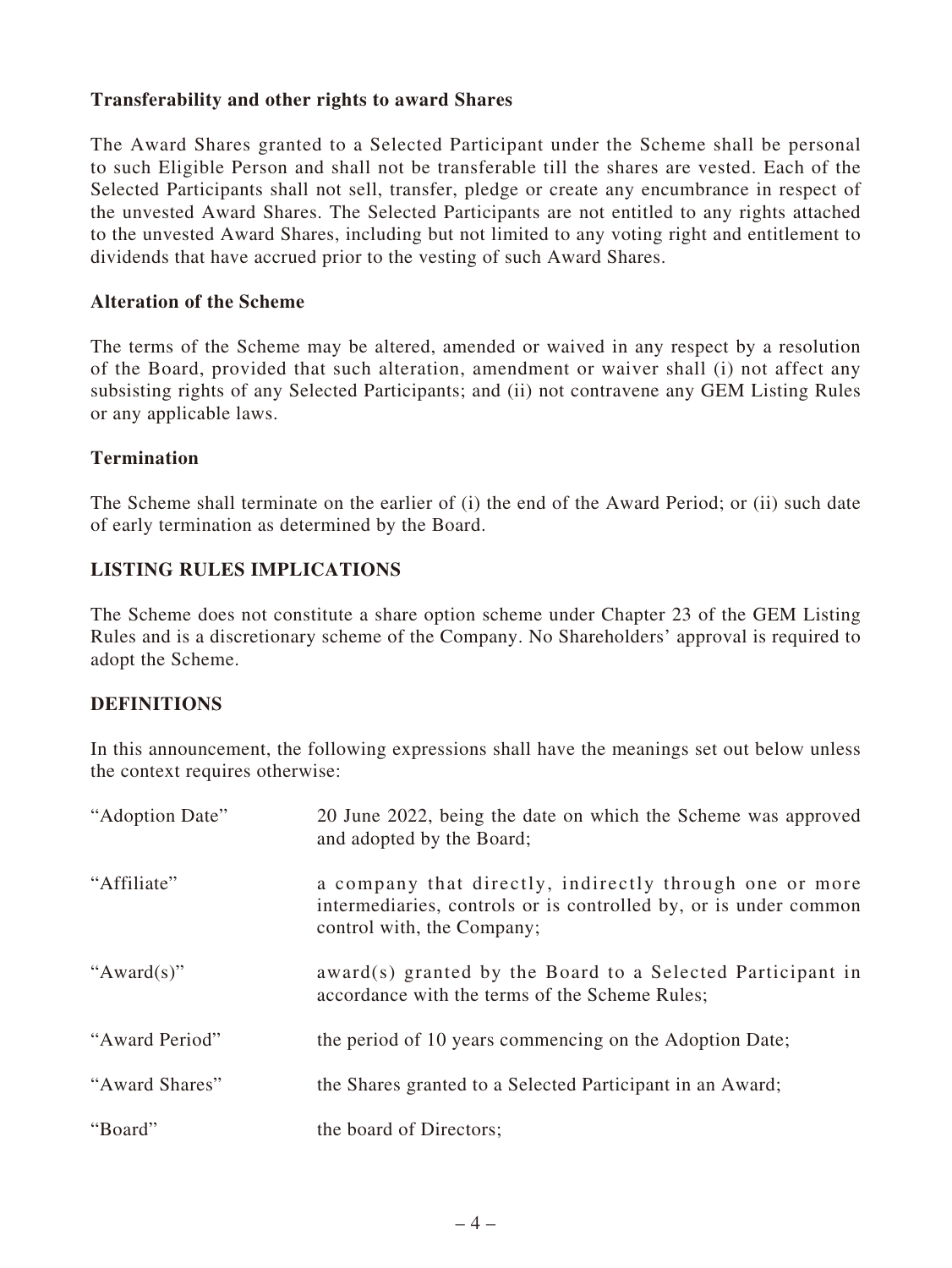| "Company"              | TradeGo FinTech Limited, a company incorporated in the Cayman<br>Islands with limited liability and the Shares of which are listed on<br>GEM of the Stock Exchange;                                                                                                                                                                                                                                                                                                                |
|------------------------|------------------------------------------------------------------------------------------------------------------------------------------------------------------------------------------------------------------------------------------------------------------------------------------------------------------------------------------------------------------------------------------------------------------------------------------------------------------------------------|
| "Director(s)"          | the director(s) of the Company;                                                                                                                                                                                                                                                                                                                                                                                                                                                    |
| "Eligible Person(s)"   | any individual, being an Employee, Director, officer, consultant,<br>advisor, distributor, contractor, customer, supplier, agent, business<br>partner, joint venture business partner or service provider of any<br>member of the Group or any Affiliate (including nominees and/or<br>trustees of any employee benefit trust established for them) who<br>the Board or its delegate(s) considers, in its sole discretion, to<br>have contributed or will contribute to the Group; |
| "Employee"             | any employee (whether full-time or part-time employee) of any<br>members of the Group or any Affiliate provided that an Employee<br>shall, for the avoidance of doubt, cease to be an Employee<br>with effect from (and including) the date of termination of his<br>employment;                                                                                                                                                                                                   |
| "GEM"                  | GEM operated by the Stock Exchange;                                                                                                                                                                                                                                                                                                                                                                                                                                                |
| "GEM Listing Rules"    | the Rules Governing the Listing of Securities on GEM of the<br>Stock Exchange;                                                                                                                                                                                                                                                                                                                                                                                                     |
| "Group"                | the Company and its subsidiaries;                                                                                                                                                                                                                                                                                                                                                                                                                                                  |
| "HK\$"                 | Hong Kong dollars, the lawful currency of Hong Kong;                                                                                                                                                                                                                                                                                                                                                                                                                               |
| "Hong Kong"            | the Hong Kong Special Administrative Region of the People's<br>Republic of China;                                                                                                                                                                                                                                                                                                                                                                                                  |
| "Scheme"               | the share award scheme adopted by the Board as described in the<br>Scheme Rules;                                                                                                                                                                                                                                                                                                                                                                                                   |
| "Scheme Rules"         | the rules relating to the Scheme, as amended from time to time;                                                                                                                                                                                                                                                                                                                                                                                                                    |
| "Selected Participant" | any Eligible Person approved for participation in the Scheme and<br>who has been granted any Award in accordance with the terms of<br>the Scheme Rules;                                                                                                                                                                                                                                                                                                                            |
| "Share $(s)$ "         | ordinary share(s) with a nominal value of $HK$0.01$ each in the<br>share capital of the Company, or, if there has been a sub-division,<br>consolidation, re-classification or re-construction of the share<br>capital of the Company, shares forming part of the ordinary share<br>capital of the Company of such other nominal amount as shall<br>result from any such sub-division, consolidation, re-classification<br>or re-construction;                                      |